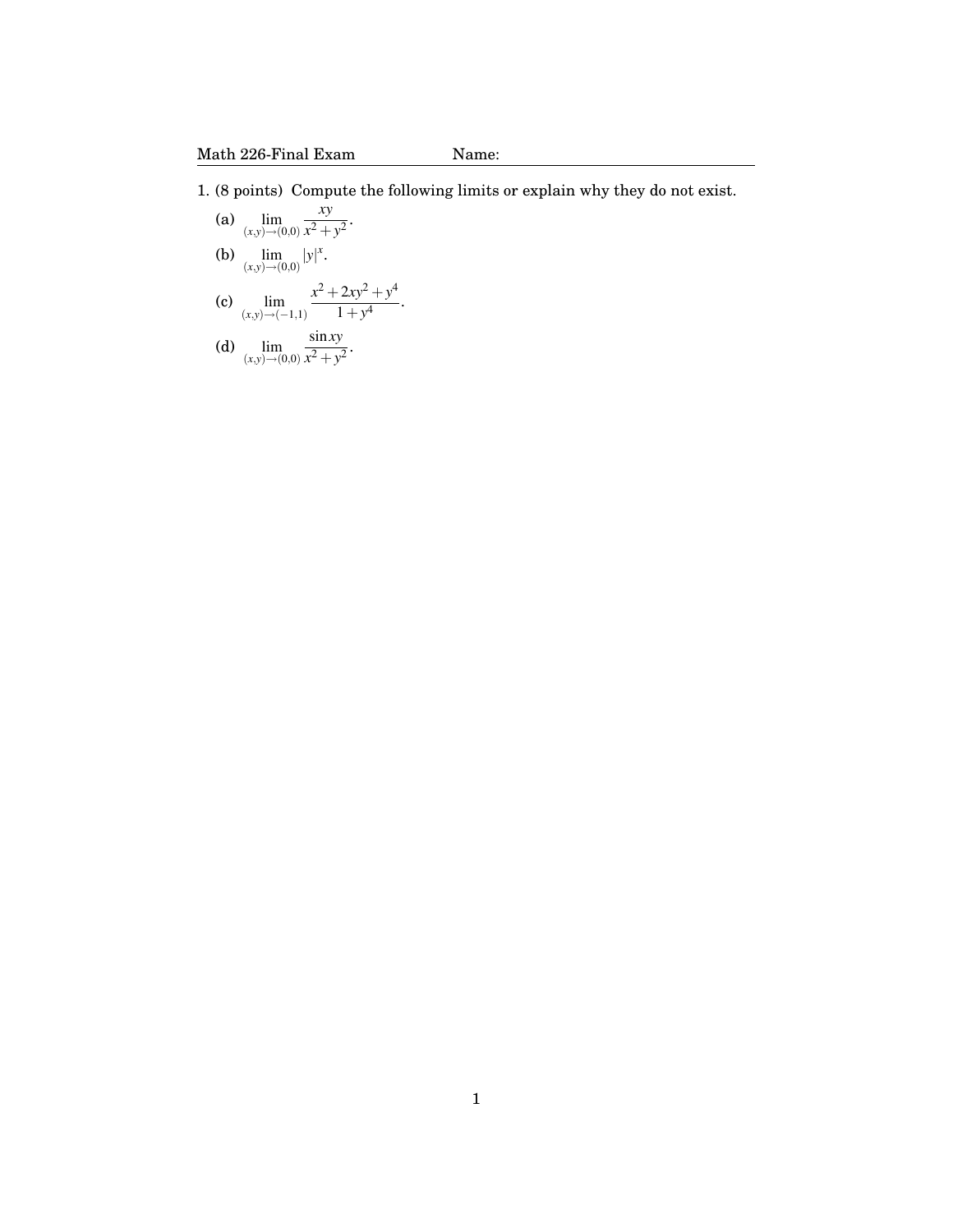2. (12 points) Suppose that a planet moves around the sun in a circular orbit of radius *r* > 0 with the sun at the center. By Kepler's third law, the period *T* of the orbit (i.e., the length of a year on the planet) is given by

 $T^2 = \alpha r^3$ 

where  $\alpha$  is a positive constant.

(a) Using Kepler's second law, show that the speed of the planet is constant. (Hint: As explained in class, Kepler's second law states that the orbit sweeps out equal area in equal times.)

(b) Show that the acceleration,  $\vec{a} = \dot{\vec{r}}$ , of the planet is given by

$$
\vec{a} = C \frac{\vec{r}}{r^3}
$$

for some constant *C* depending on  $\alpha$ . Determine *C* in terms of  $\alpha$ .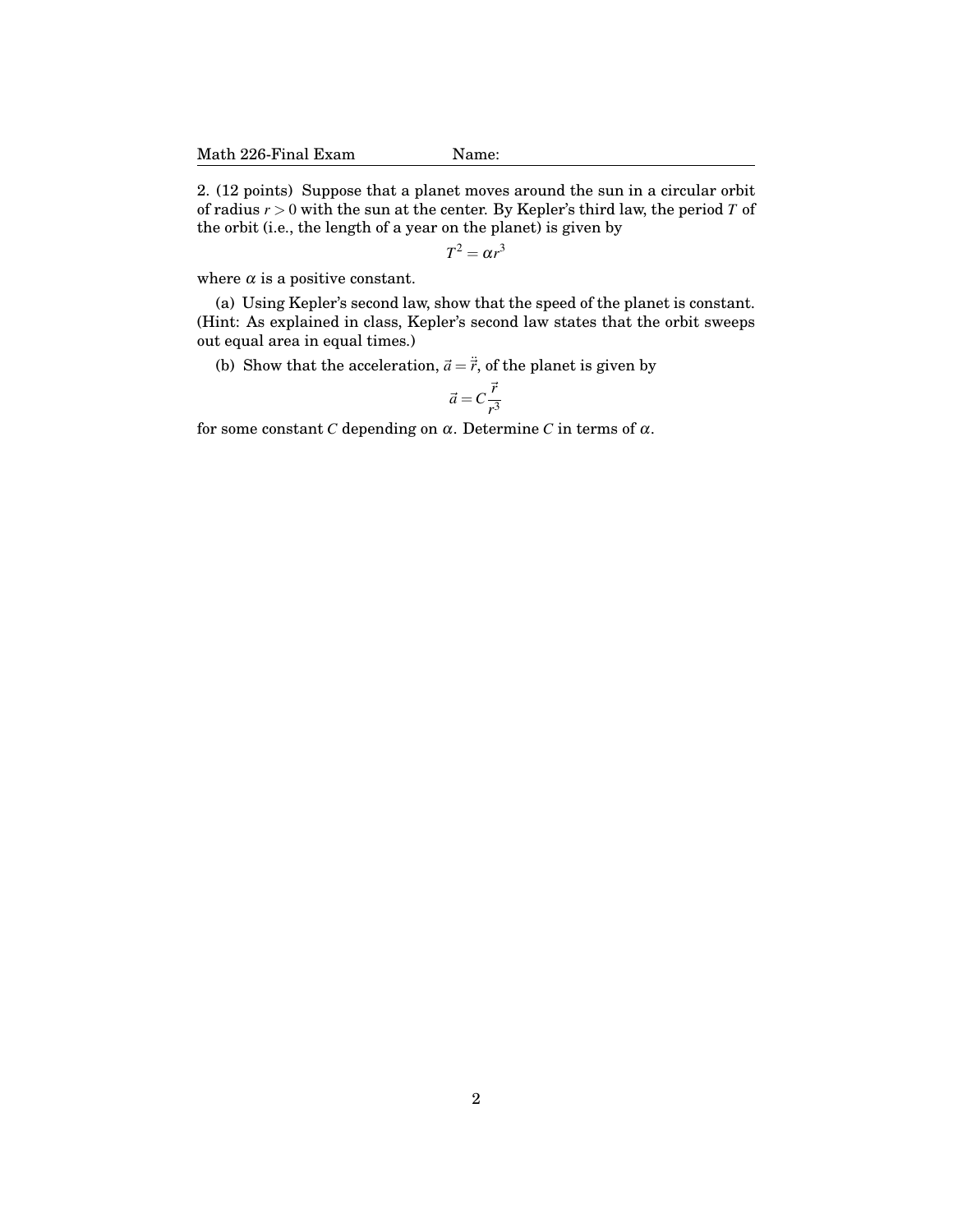3. (15 points) Let  $f(x, y) = xy(5x + y - 15)$ .

(a) Find all critical points and classify them as local minima, local maxima or saddle points.

(b) Does *f* have any global minima or maxima on  $\mathbb{R}^2$ . If it does, compute them.

(c) Does *f* have any global minima or maxima on  $\{(x, y) \in \mathbb{R}^2 \mid x \ge 0, y \ge 0\}$ . If it does, compute them.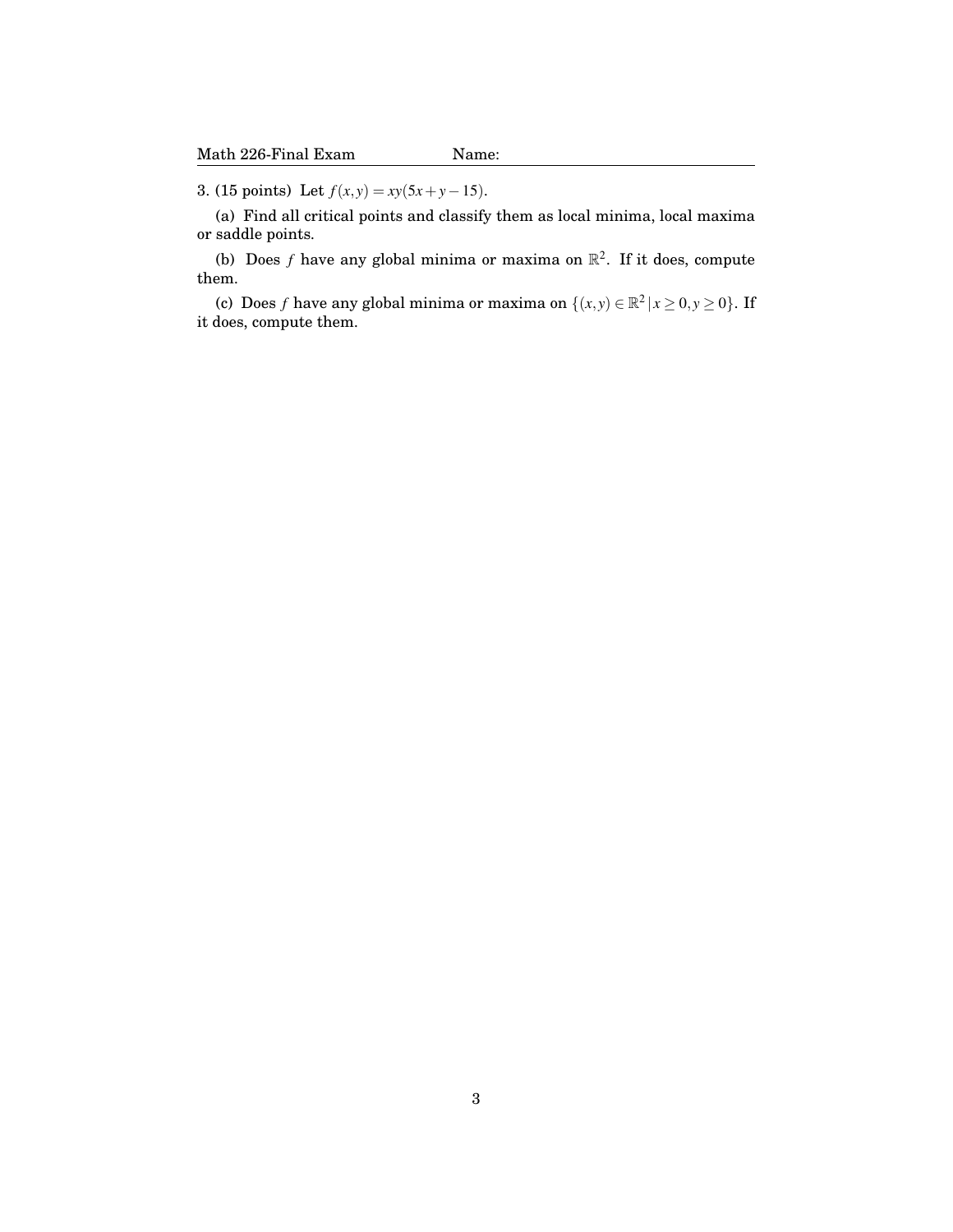4. (10 points) Let  $z = f(x, y)$  and set  $x = 3s + 2t$ ,  $y = s + 2t$ . Find the values of the constants *a*,*b* and *c* such that

$$
a\frac{\partial^2 z}{\partial x^2} + b\frac{\partial^2 z}{\partial x \partial y} + c\frac{\partial^2 z}{\partial y^2} = \frac{\partial^2 z}{\partial s^2} + \frac{\partial^2 z}{\partial t^2}.
$$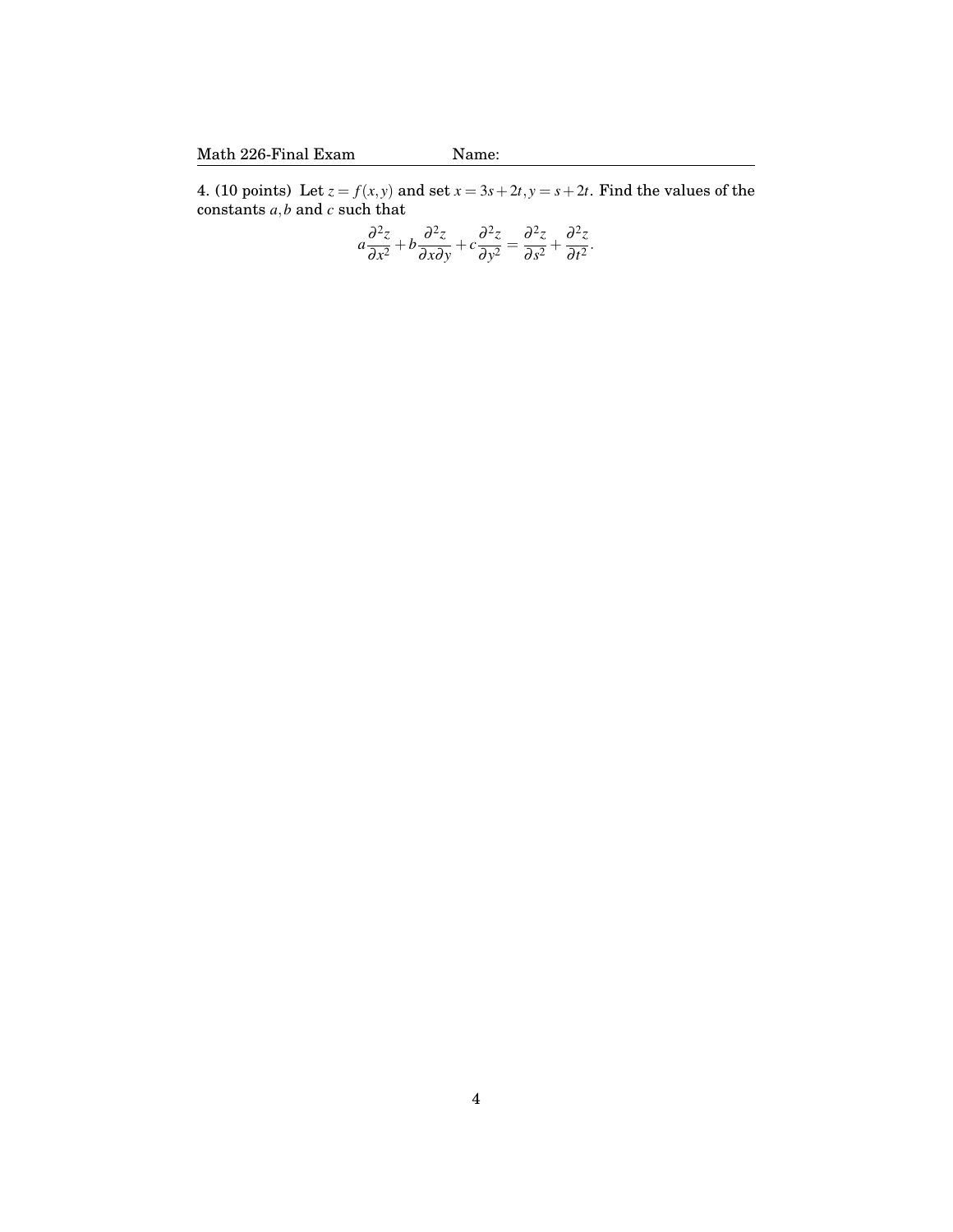5. (15 points) Let  $(a_1, \ldots, a_n) \in \mathbb{R}^n$  and let  $f : \mathbb{R}^n \to \mathbb{R}$  be the linear function given by

$$
f(x_1,\ldots,x_n)=\sum_{i=1}^n a_i x_i.
$$

(a) Compute the minimum and maximum values of  $f$  on the ball of radius  $r$ centered at the origin in  $\mathbb{R}^n$ .

(b) Now compute the minimum and maximum values of *f* on the ball of  $r$  centered at a point  $\vec{y} = (y_1, \ldots, y_n) \in \mathbb{R}^n$ .

(c) Now let  $g : \mathbb{R}^3 \to \mathbb{R}$  be the function given by  $g(x, y, z) = 5x + 3y + 2z$ . Compute the minimum and maximum values of *g* on the ball of radius 5 centered at the point (1,1,1).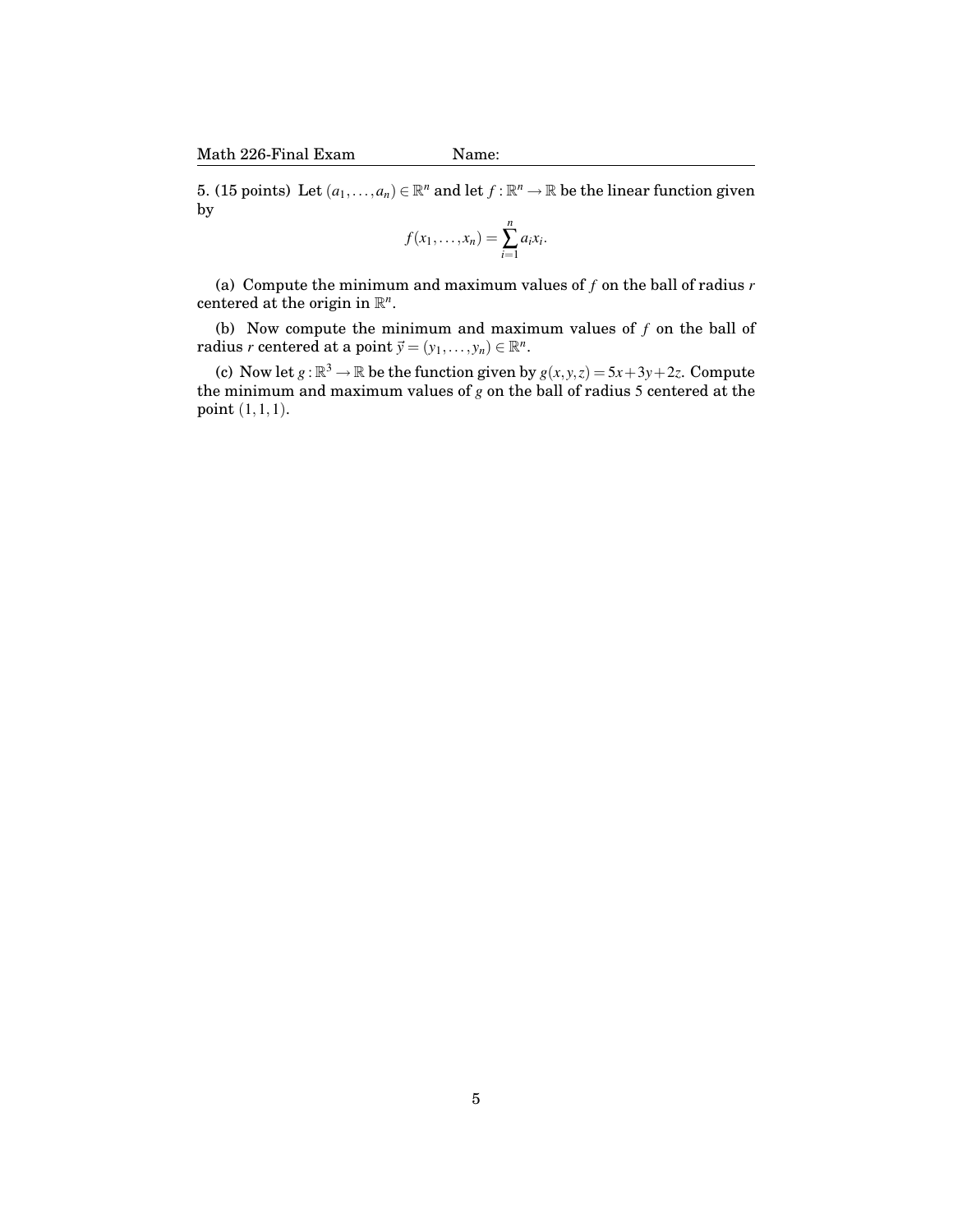6. (20 points) Let

$$
f(x,y) = \begin{cases} \frac{x^2y}{x^2+y^2} & (x,y) \neq (0,0); \\ 0 & \text{else.} \end{cases}
$$

(a) Use the definition of partial derivatives to compute  $\frac{\partial f}{\partial x}$  and  $\frac{\partial f}{\partial y}$  at (0,0).

(b) Let *a* be a non-zero constant and let  $\vec{x}(t) = (t, at)$ . Show that  $f \circ \vec{x} : \mathbb{R} \to \mathbb{R}$ is differentiable and compute  $D(f \circ \vec{x})(0)$ .

- (c) Now compute  $Df(0,0) \circ D\vec{x}(0)$ .
- (d) Is  $f$  differentiable at  $(0,0)$ ?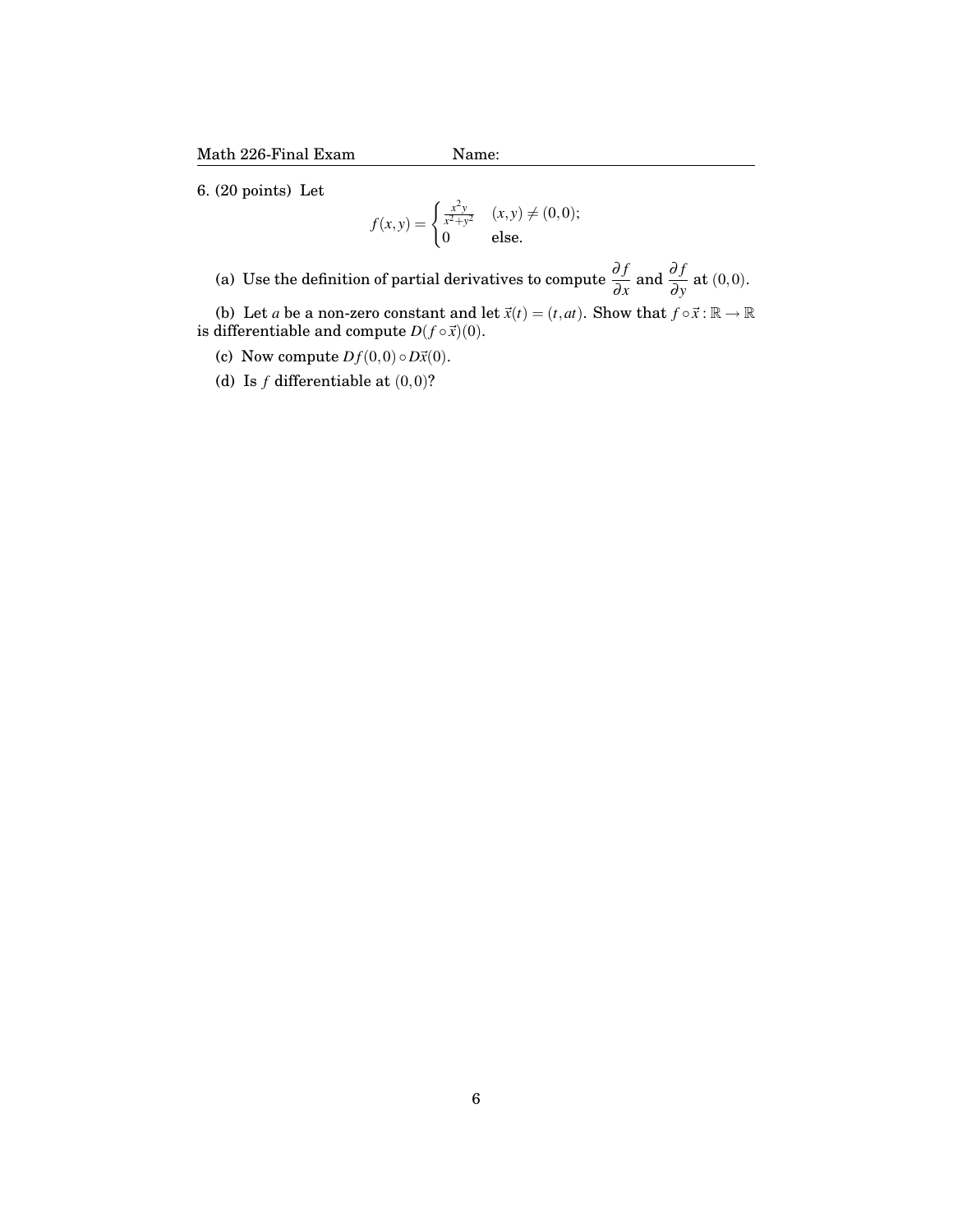## 7. (20 points) Suppose  $f : \mathbb{R}^2 \to \mathbb{R}^2$  is a function.

(a) State the definition of

$$
\lim_{(x,y)\to(0,0)}f(x,y).
$$

(b) State the definition of the derivative  $Df$  of  $f$  at  $(0,0)$ .